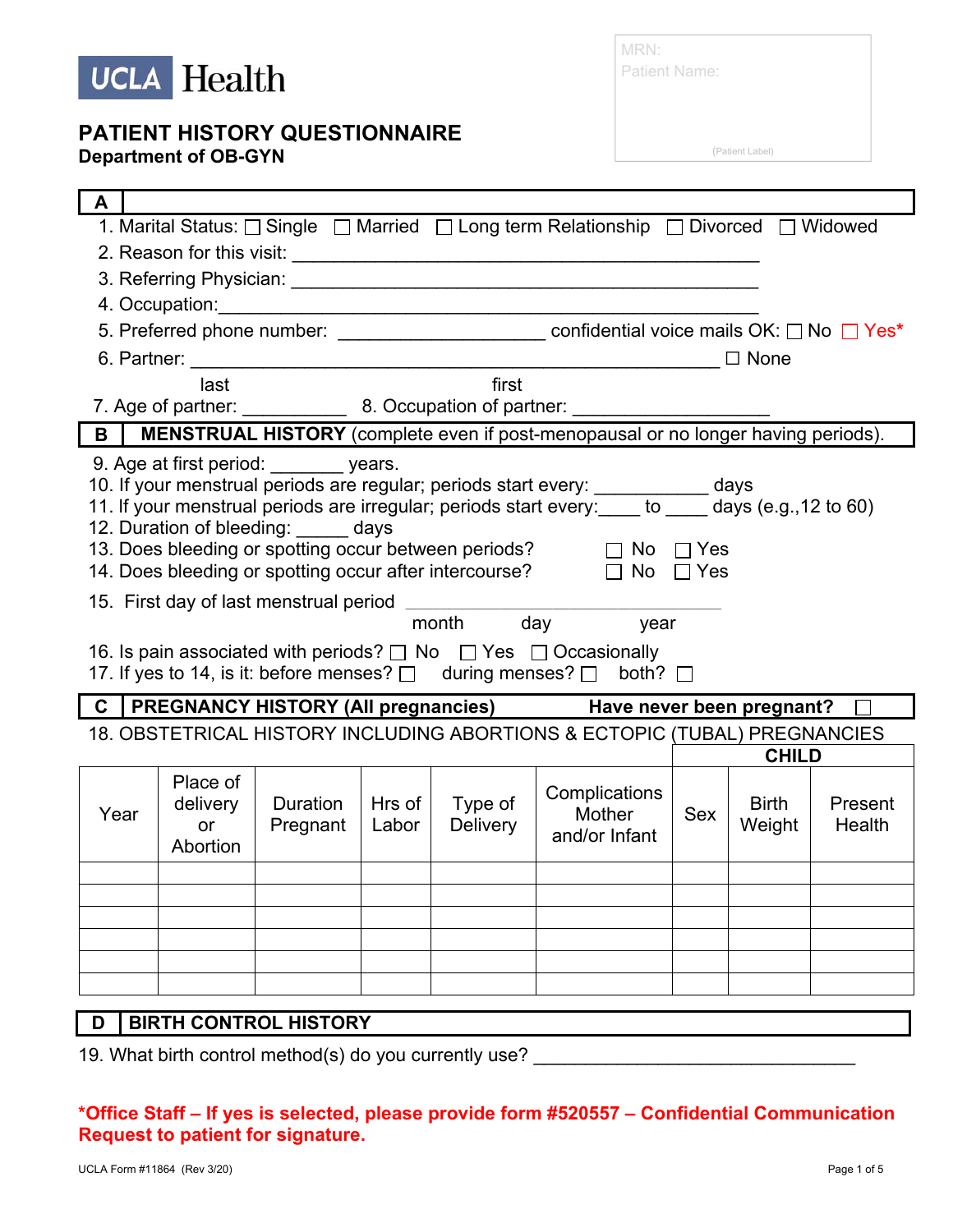

| MRN:          |  |
|---------------|--|
| Patient Name: |  |

(Patient Label)

| E<br><b>SEXUAL HISTORY</b>                                                                                                                                                                                                                                                                                                                                                                                                                 |             |
|--------------------------------------------------------------------------------------------------------------------------------------------------------------------------------------------------------------------------------------------------------------------------------------------------------------------------------------------------------------------------------------------------------------------------------------------|-------------|
| 20. Do you have a sexual partner? No $\Box$ Yes $\Box$ (Male $\Box$ Female $\Box$ )<br>21. Are there concerns about your sexual activity which you may want to discuss with your doctor?<br>$Yes \Box$<br>$No$                                                                                                                                                                                                                             |             |
| F<br>PAST OBSTETRICAL/GYNECOLOGICAL SURGERIES                                                                                                                                                                                                                                                                                                                                                                                              |             |
| 22. Check any that apply: or<br>None                                                                                                                                                                                                                                                                                                                                                                                                       |             |
| <b>SURGERY</b><br><b>YEAR</b><br><b>SURGERY</b><br>D&C<br>ovarian surgery<br>L cyst(s) removed ovarian<br>hysteroscopy<br>R cyst(s) removed ovarian<br>infertility surgery<br>L ovary removed<br>tuboplasty<br>tubal ligation<br>R ovary removed<br>vaginal or bladder repair<br>laparoscopy<br>hysterectomy (vaginal)<br>for prolapsed or incontinence<br>cesarean section<br>hysterectomy (abdominal)<br>myomectomy<br>other (specify) : | <b>YEAR</b> |
| PAST SURGICAL HISTORY (Not OB-GYN)<br>l G                                                                                                                                                                                                                                                                                                                                                                                                  |             |
| 23. List all surgeries and their year or $\square$<br>None                                                                                                                                                                                                                                                                                                                                                                                 |             |
| <b>Surgeries</b>                                                                                                                                                                                                                                                                                                                                                                                                                           | <b>YEAR</b> |
| l H<br><b>PAP SMEAR/MAMMOGRAM HISTORY</b>                                                                                                                                                                                                                                                                                                                                                                                                  |             |
| 24. □ Date of last pap smear:<br>25. □ Have you had abnormal pap smears? No □ Yes □<br>cryotherapy<br>26. □ Have you had treatment for abnormal smears?<br>laser<br>cone biopsy<br>No $\Box$ Yes [<br>If yes, what type(s) of treatment have you had?<br>loop excision (LEEP)<br>27. Date of last mammogram:<br>month<br>year<br>28. Have you had an abnormal mammogram?<br>No $\Box$ Yes $\Box$                                           | <b>YEAR</b> |
| OTHER PAST GYNECOLOGICAL HISTORY                                                                                                                                                                                                                                                                                                                                                                                                           |             |
| 29. Check any that apply: □ None<br>$\sqsupset$ Venereal warts<br>$\Box$ Herpes – genital $\Box$ Syphilis<br>Pelvic inflammatory disease<br>$\Box$ Endometriosis<br>Chlamydia □ Gonorrhea<br>Vaginal infections $\Box$ Other                                                                                                                                                                                                               |             |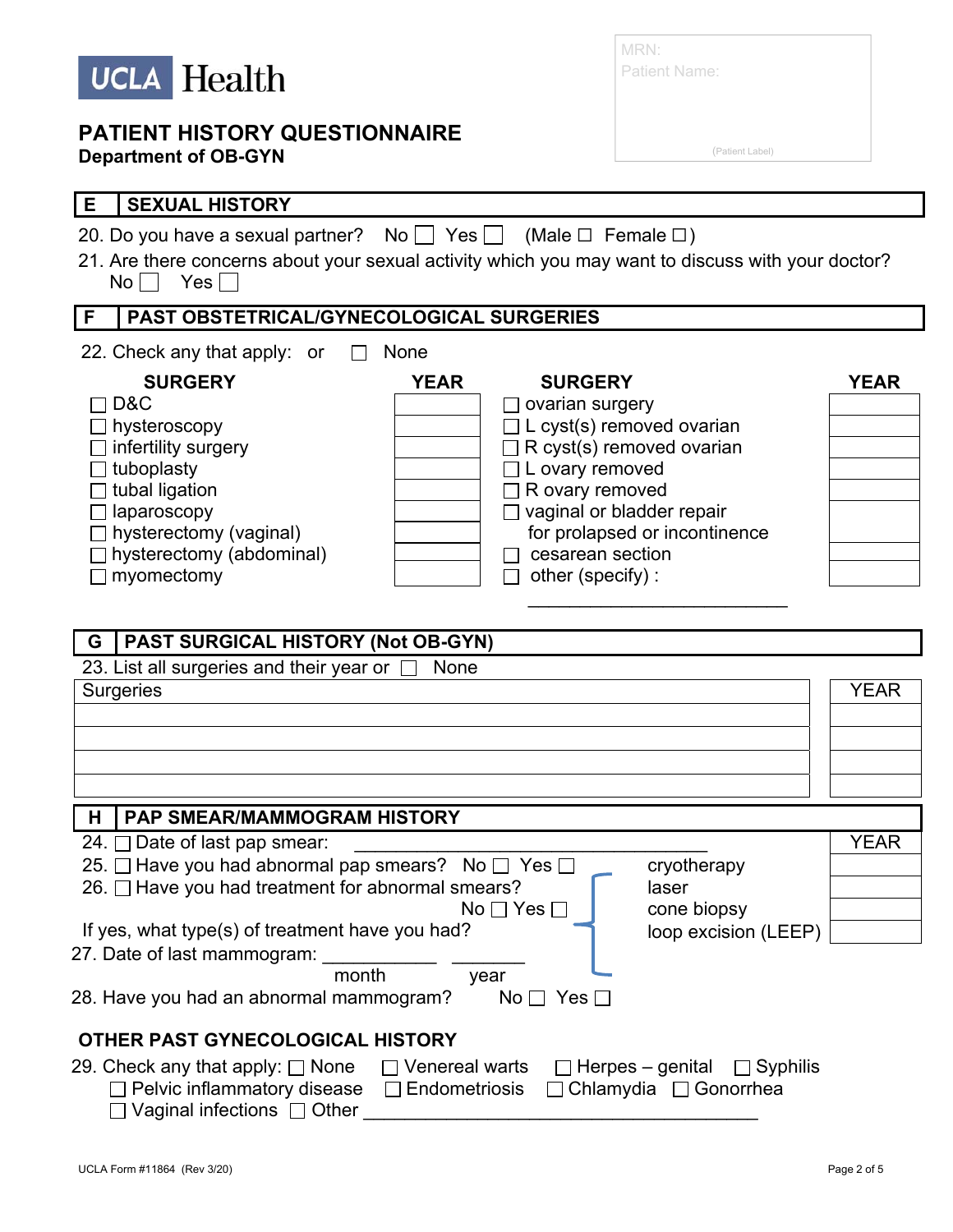

| MRN:                 |                 |  |
|----------------------|-----------------|--|
| <b>Patient Name:</b> |                 |  |
|                      |                 |  |
|                      |                 |  |
|                      | (Patient Label) |  |

| <b>PAST MEDICAL HISTORY</b> Check any that apply: or<br>$\Box$ None                                                                                                                                                                                                                                                                                                                                                                      |                                                  |           |  |  |
|------------------------------------------------------------------------------------------------------------------------------------------------------------------------------------------------------------------------------------------------------------------------------------------------------------------------------------------------------------------------------------------------------------------------------------------|--------------------------------------------------|-----------|--|--|
| □ Kidney Disease<br><b>Arthritis</b><br>$\sqcap$ Asthma<br>Diabetes:<br>$\Box$ Gallstones<br>$\Box$ Emphysema<br>$\Box$ Diet controlled<br>$\Box$ Liver Disease (including hepatitis)<br>$\Box$ Bronchitis<br>HIV+<br>$\Box$ Pill controlled<br>$\Box$ Epilepsy<br>□ Insulin controlled □ Blood Transfusions<br><b>Eating Disorder</b><br>High blood pressure<br><u> </u> Thyroid disease<br>□ Other: __________<br>$\Box$ Heart disease |                                                  |           |  |  |
| <b>CURRENT MEDICATIONS (Include dose [amount] per day)</b>                                                                                                                                                                                                                                                                                                                                                                               |                                                  |           |  |  |
| Medication                                                                                                                                                                                                                                                                                                                                                                                                                               | Dose                                             | Frequency |  |  |
|                                                                                                                                                                                                                                                                                                                                                                                                                                          |                                                  |           |  |  |
|                                                                                                                                                                                                                                                                                                                                                                                                                                          |                                                  |           |  |  |
|                                                                                                                                                                                                                                                                                                                                                                                                                                          |                                                  |           |  |  |
|                                                                                                                                                                                                                                                                                                                                                                                                                                          |                                                  |           |  |  |
|                                                                                                                                                                                                                                                                                                                                                                                                                                          |                                                  |           |  |  |
|                                                                                                                                                                                                                                                                                                                                                                                                                                          |                                                  |           |  |  |
| K   DO YOU CURRENTLY?                                                                                                                                                                                                                                                                                                                                                                                                                    |                                                  |           |  |  |
| 30. Smoke: No $\Box$ Yes $\Box$ - If YES, how many packs/day ?<br>31. Use alcohol? No □ Yes □ - If YES, ____ wine (glasses/day); ____ beer (bottles/day);<br>hard liquid (oz./day)                                                                                                                                                                                                                                                       |                                                  |           |  |  |
| 32. Use illicit drugs: No □ Yes □ - If YES, type _______________ amount ________                                                                                                                                                                                                                                                                                                                                                         |                                                  |           |  |  |
| 33. Exercise: Type: ______________________ How often ________ <del>__________________</del>                                                                                                                                                                                                                                                                                                                                              |                                                  |           |  |  |
| <b>DRUG ALLERGIES</b><br>$\mathsf{L}$                                                                                                                                                                                                                                                                                                                                                                                                    |                                                  |           |  |  |
| 34. No $\Box$ Yes $\Box$ - If YES, please list:                                                                                                                                                                                                                                                                                                                                                                                          |                                                  |           |  |  |
|                                                                                                                                                                                                                                                                                                                                                                                                                                          |                                                  |           |  |  |
|                                                                                                                                                                                                                                                                                                                                                                                                                                          |                                                  |           |  |  |
|                                                                                                                                                                                                                                                                                                                                                                                                                                          |                                                  |           |  |  |
| M   FAMILY HISTORY                                                                                                                                                                                                                                                                                                                                                                                                                       |                                                  |           |  |  |
| <b>Heart Disease</b><br><b>Diabetes</b>                                                                                                                                                                                                                                                                                                                                                                                                  | <b>Breast Cancer</b>                             | Other     |  |  |
| <b>Ovarian Cancer</b>                                                                                                                                                                                                                                                                                                                                                                                                                    | <b>Endometrial Cancer</b><br><b>Colon Cancer</b> |           |  |  |
| If "yes" to any, please list affected relatives or $\Box$ None of the above                                                                                                                                                                                                                                                                                                                                                              |                                                  |           |  |  |
|                                                                                                                                                                                                                                                                                                                                                                                                                                          |                                                  |           |  |  |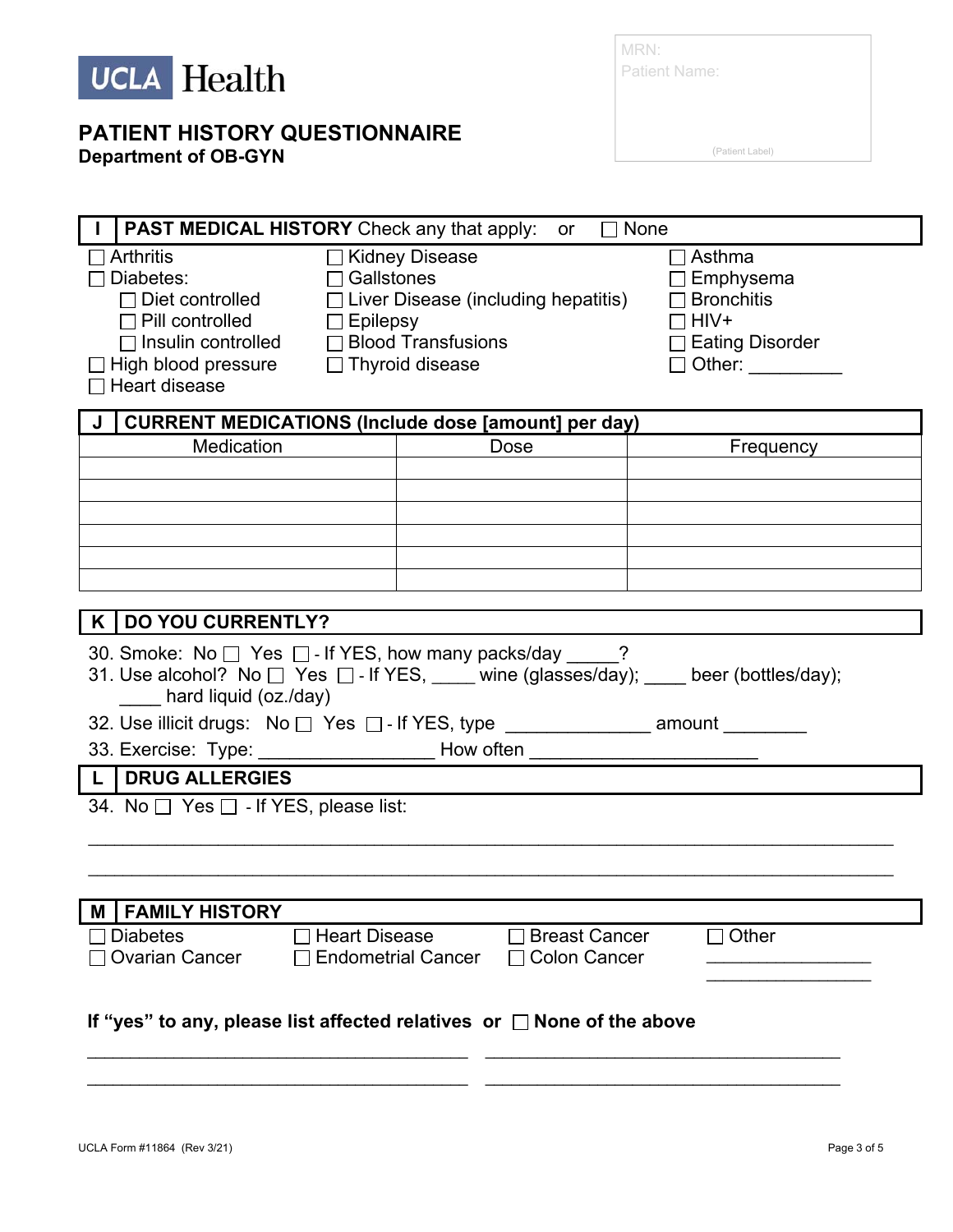

# **PATIENT HISTORY QUESTIONNAIRE**

**Department of OB-GYN**

| MRN:          |  |
|---------------|--|
| Patient Name: |  |
|               |  |
|               |  |

(Patient Label)

| <b>OTHER SYMPTOMS</b><br>N.                                                                                                                                                                                                                                                                                                                                                                                                                                                                                                                                                                                                       |                                                                                                    |                                                                                                                                                                                                                                                                                |
|-----------------------------------------------------------------------------------------------------------------------------------------------------------------------------------------------------------------------------------------------------------------------------------------------------------------------------------------------------------------------------------------------------------------------------------------------------------------------------------------------------------------------------------------------------------------------------------------------------------------------------------|----------------------------------------------------------------------------------------------------|--------------------------------------------------------------------------------------------------------------------------------------------------------------------------------------------------------------------------------------------------------------------------------|
| Have you had recent?:<br>$\Box$ weight loss<br>$\Box$ weight gain<br>$\Box$ change in energy<br>$\Box$ change in exercise tolerance                                                                                                                                                                                                                                                                                                                                                                                                                                                                                               | hair growth<br>hair loss<br>change in urinary function<br>hot flushes/flashing<br>breast discharge | $\sqcap$ none of the above<br>Other<br>$\Box$<br>the control of the control of the control of the control of the control of the control of the control of the control of the control of the control of the control of the control of the control of the control of the control |
| $\circ$                                                                                                                                                                                                                                                                                                                                                                                                                                                                                                                                                                                                                           |                                                                                                    |                                                                                                                                                                                                                                                                                |
| Note: Fill out Section "O" only if you are pregnant or planning to be pregnant in the near future.<br>Have you or the baby's father or anyone in your families ever had any of the following:<br>□ Down Syndrome? If yes, who?<br>□ Other Chromosomal abnormality? If yes, specify<br>□ Neural tube defect (spina bifida, anencephaly)? If yes, who? ________________________<br>Hemophilia or other coagulation abnormality? If yes, who? ______________________<br>Cystic Fibrosis? If yes, who?<br>□ If you or the baby's biological father are of Jewish ancestry, have either of you been screened<br>for Tay-Sachs disease? |                                                                                                    | <u> 1990 - Jan James James Barbara, martin da kasar Indonesia.</u>                                                                                                                                                                                                             |
| If you or the baby's biological father are of African ancestry, have either of you been                                                                                                                                                                                                                                                                                                                                                                                                                                                                                                                                           |                                                                                                    |                                                                                                                                                                                                                                                                                |
| screened for Sickle cell trait?                                                                                                                                                                                                                                                                                                                                                                                                                                                                                                                                                                                                   |                                                                                                    |                                                                                                                                                                                                                                                                                |
| If you or the baby's biological father are of Italian, Greek, or Mediterranean background,<br>have either of you been tested for B-thalassemia?                                                                                                                                                                                                                                                                                                                                                                                                                                                                                   |                                                                                                    |                                                                                                                                                                                                                                                                                |
|                                                                                                                                                                                                                                                                                                                                                                                                                                                                                                                                                                                                                                   |                                                                                                    |                                                                                                                                                                                                                                                                                |
| If you or the baby's biological father are of Philippine or Southeast Asian ancestry, have<br>either of you been tested for A-thalassemia?<br>$\Box$ Father – Result<br>Mother - Result                                                                                                                                                                                                                                                                                                                                                                                                                                           |                                                                                                    |                                                                                                                                                                                                                                                                                |
| <b>MENTAL HEALTH HISTORY</b> (Check with any that apply)<br>P                                                                                                                                                                                                                                                                                                                                                                                                                                                                                                                                                                     |                                                                                                    |                                                                                                                                                                                                                                                                                |
| Depression<br>Anxiety<br><b>Bipolar Disorders</b>                                                                                                                                                                                                                                                                                                                                                                                                                                                                                                                                                                                 | <b>Eating Disorders</b><br><b>Trauma Disorders</b><br><b>Substance Use Disorders</b>               | <b>Postpartum Depression</b><br>Psychosis<br>None                                                                                                                                                                                                                              |